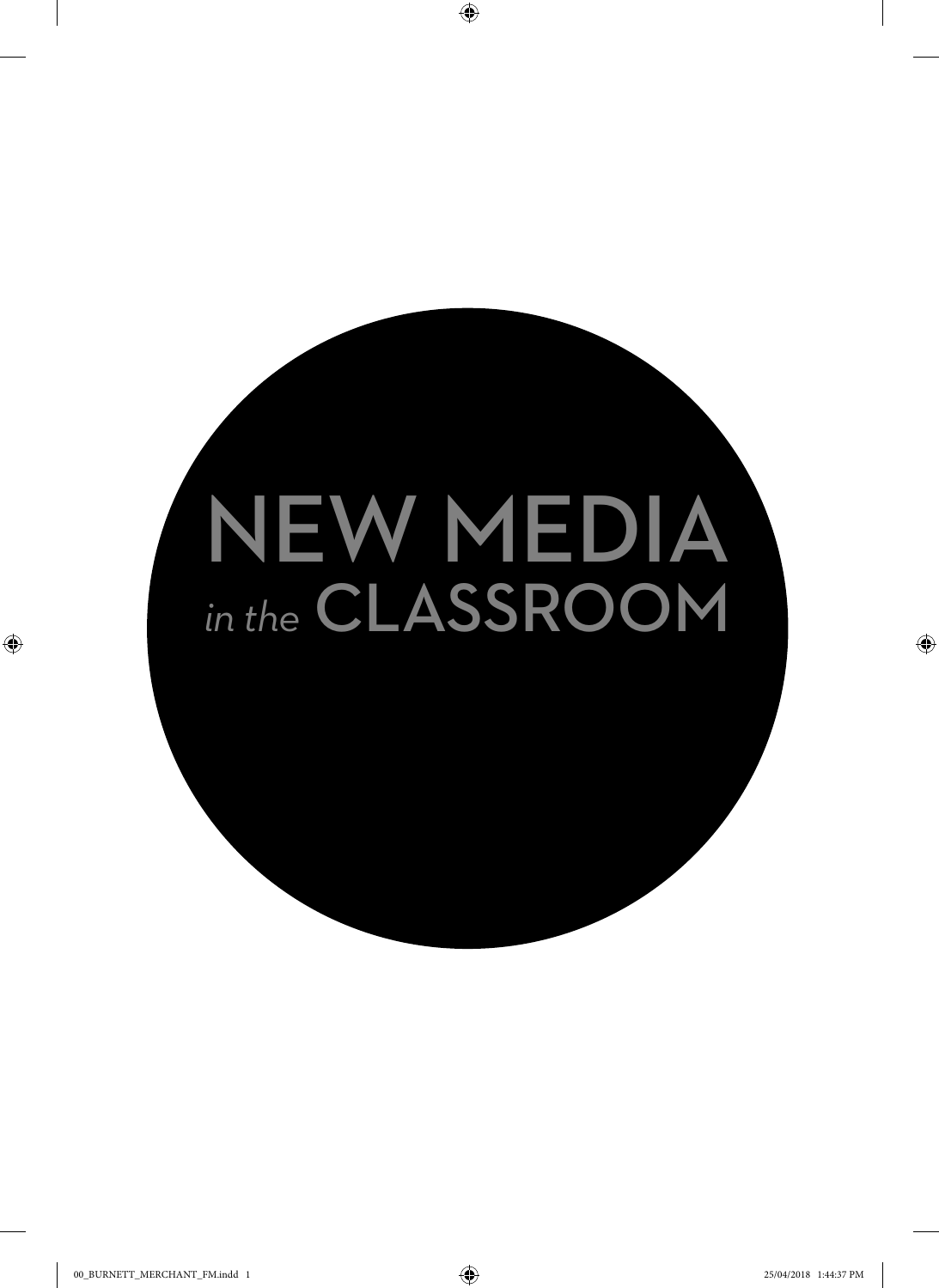Sara Miller McCune founded SAGE Publishing in 1965 to support the dissemination of usable knowledge and educate a global community. SAGE publishes more than 1000 journals and over 800 new books each year, spanning a wide range of subject areas. Our growing selection of library products includes archives, data, case studies and video. SAGE remains majority owned by our founder and after her lifetime will become owned by a charitable trust that secures the company's continued independence.

 $\bigoplus$ 

Los Angeles | London | New Delhi | Singapore | Washington DC | Melbourne

 $\bigoplus$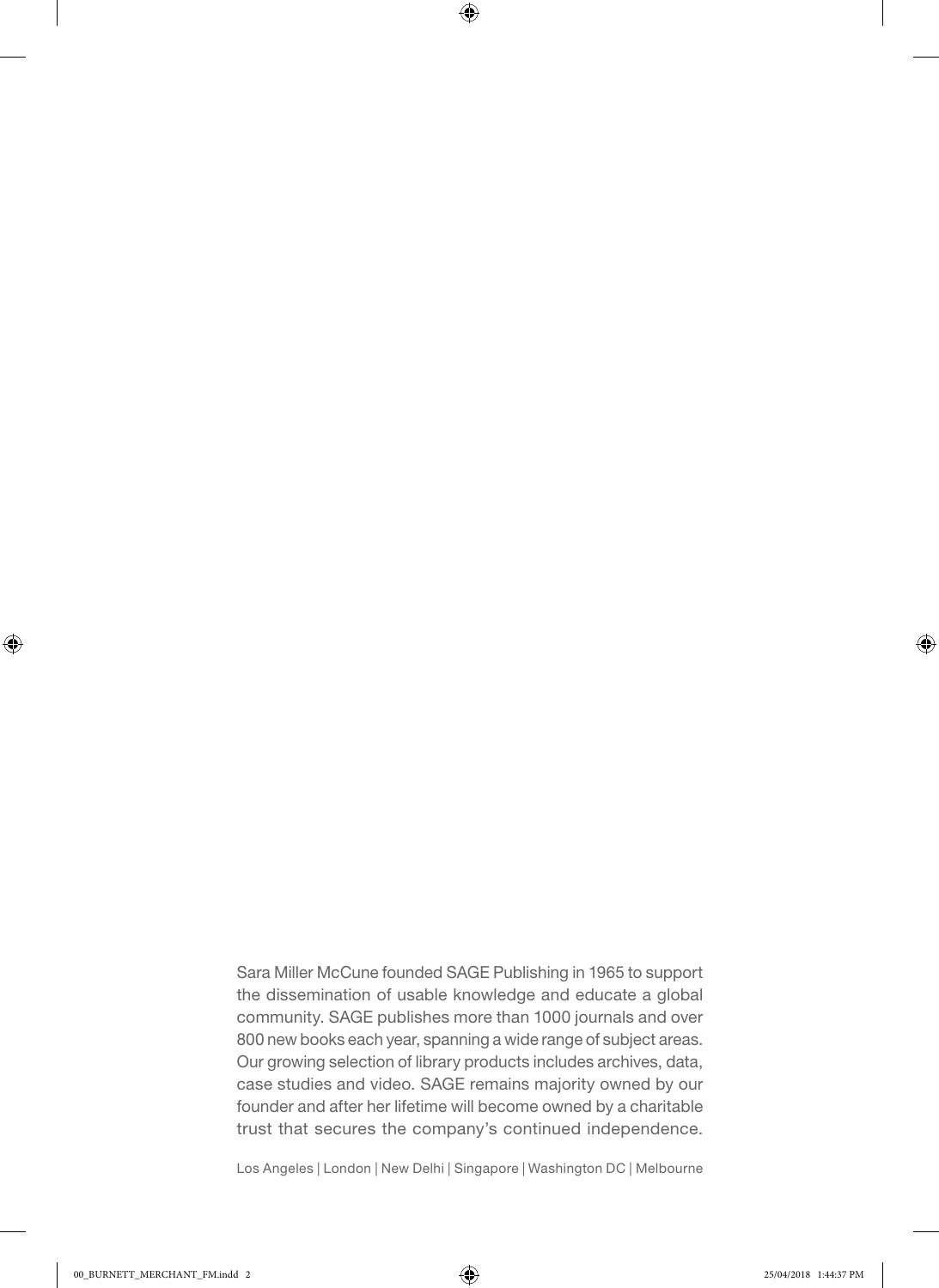## NEW MEDIA *in the* CLASSROOM Rethinking Primary Literacy

 $\bigoplus$ 

Cathy Burnett Guy Merchant



Los Angeles | London | New Delhi<br>Singapore | Washington DC | Melbourne

00\_BURNETT\_MERCHANT\_FM.indd 3 25/04/2018 1:44:37 PM

⊕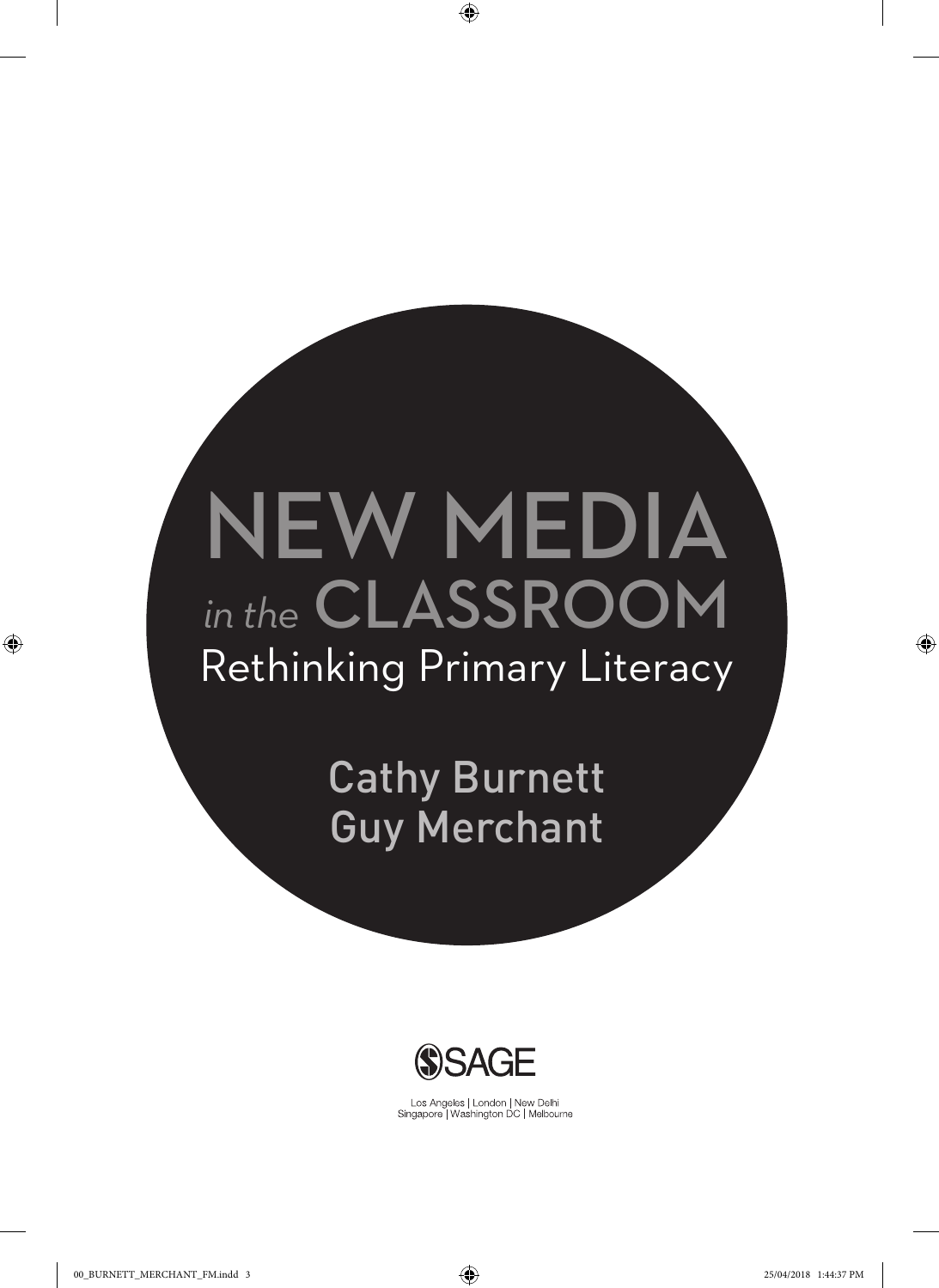

Los Angeles | London | New Delhi Singapore | Washington DC | Melbourne

SAGE Publications Ltd 1 Oliver's Yard 55 City Road London EC1Y 1SP

SAGE Publications Inc. 2455 Teller Road Thousand Oaks, California 91320

SAGE Publications India Pvt Ltd B 1/I 1 Mohan Cooperative Industrial Area Mathura Road New Delhi 110 044

SAGE Publications Asia-Pacific Pte Ltd 3 Church Street #10-04 Samsung Hub Singapore 049483

Editor: James Clark

⊕

Proofreader: Jill Birch

Printed in the UK

Cover design: Sheila Tong

Editorial assistant: Diana Alves Production editor: Victoria Nicholas

Marketing manager: Dilhara Attygalle

Typeset by: C&M Digitals (P) Ltd, Chennai, India

© Cathy Burnett & Guy Merchant 2018

First published 2018

 $\bigoplus$ 

Apart from any fair dealing for the purposes of research or private study, or criticism or review, as permitted under the Copyright, Designs and Patents Act, 1988, this publication may be reproduced, stored or transmitted in any form, or by any means, only with the prior permission in writing of the publishers, or in the case of reprographic reproduction, in accordance with the terms of licences issued by the Copyright Licensing Agency. Enquiries concerning reproduction outside those terms should be sent to the publishers.

#### **Library of Congress Control Number: 2017957930**

#### **British Library Cataloguing in Publication data**

A catalogue record for this book is available from the British Library

ISBN 978-1-5264-2084-8 ISBN 978-1-5264-2085-5 (pbk)

At SAGE we take sustainability seriously. Most of our products are printed in the UK using responsibly sourced papers and boards. When we print overseas we ensure sustainable papers are used as measured by the PREPS grading system. We undertake an annual audit to monitor our sustainability.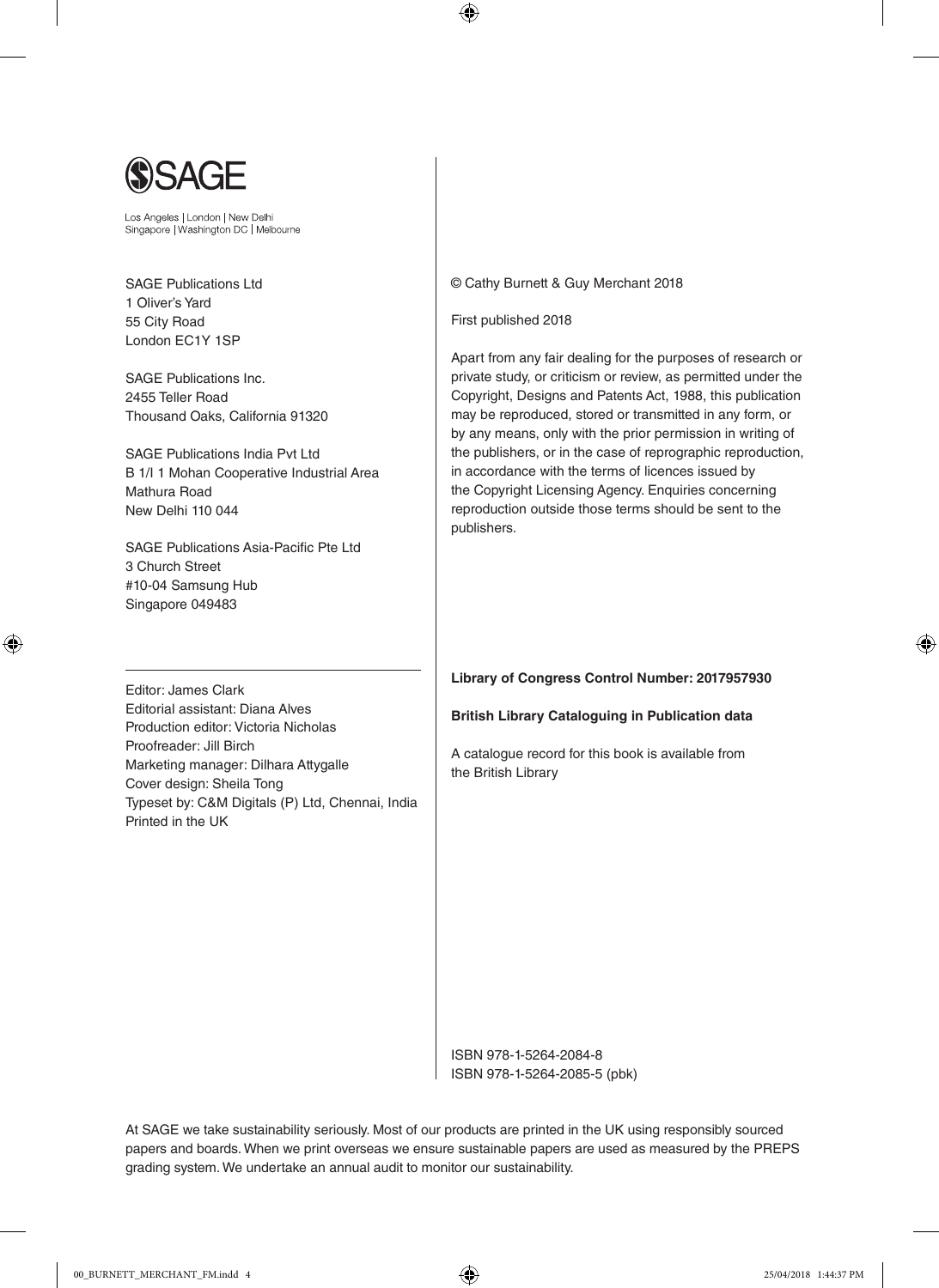# ENTS

 $\bigoplus$ 

| List of Figures  |                                                                                  | vii  |
|------------------|----------------------------------------------------------------------------------|------|
| List of Tables   |                                                                                  | ix   |
| Authors          |                                                                                  | xi   |
| Foreword         |                                                                                  | xiii |
| Acknowledgements |                                                                                  | xvii |
|                  |                                                                                  |      |
|                  | 1 The challenge of 21st century literacies                                       | 1    |
|                  | 2 Acknowledge the changing nature of meaning making                              | 13   |
| 3                | Recognise and build on children's linguistic, social and<br>cultural repertoires | 25   |
|                  | 4 Acknowledge diverse modes and media                                            | 35   |
|                  | 5 Recognise the affective, embodied and material<br>dimensions of meaning making | 45   |
|                  | 6 Encourage improvisation and experimentation                                    | 55   |
|                  | 7 Use playful pedagogies                                                         | 65   |
| 8                | Create opportunities to work with the provisionality<br>of digital media         | 77   |
| 9                | Provide contexts that facilitate criticality                                     | 91   |
|                  | 10 Promote collaboration around and through texts in<br>negotiating meaning      | 105  |
| 11               | Making the future together                                                       | 113  |
| References       |                                                                                  | 125  |
| <i>Index</i>     |                                                                                  | 137  |

 $\overline{\phantom{a}}$ 

 $\bigoplus$ 

 $\bigoplus$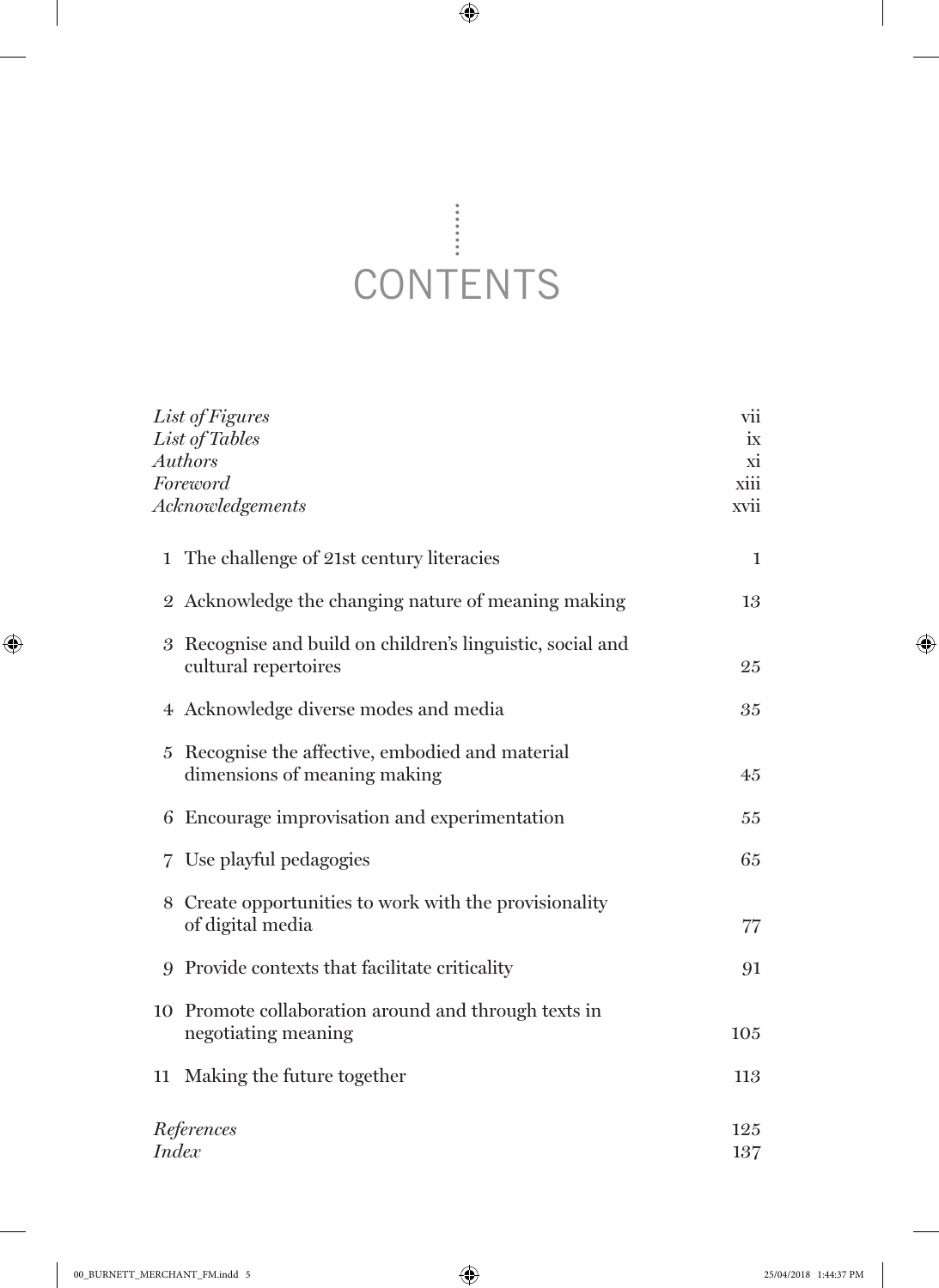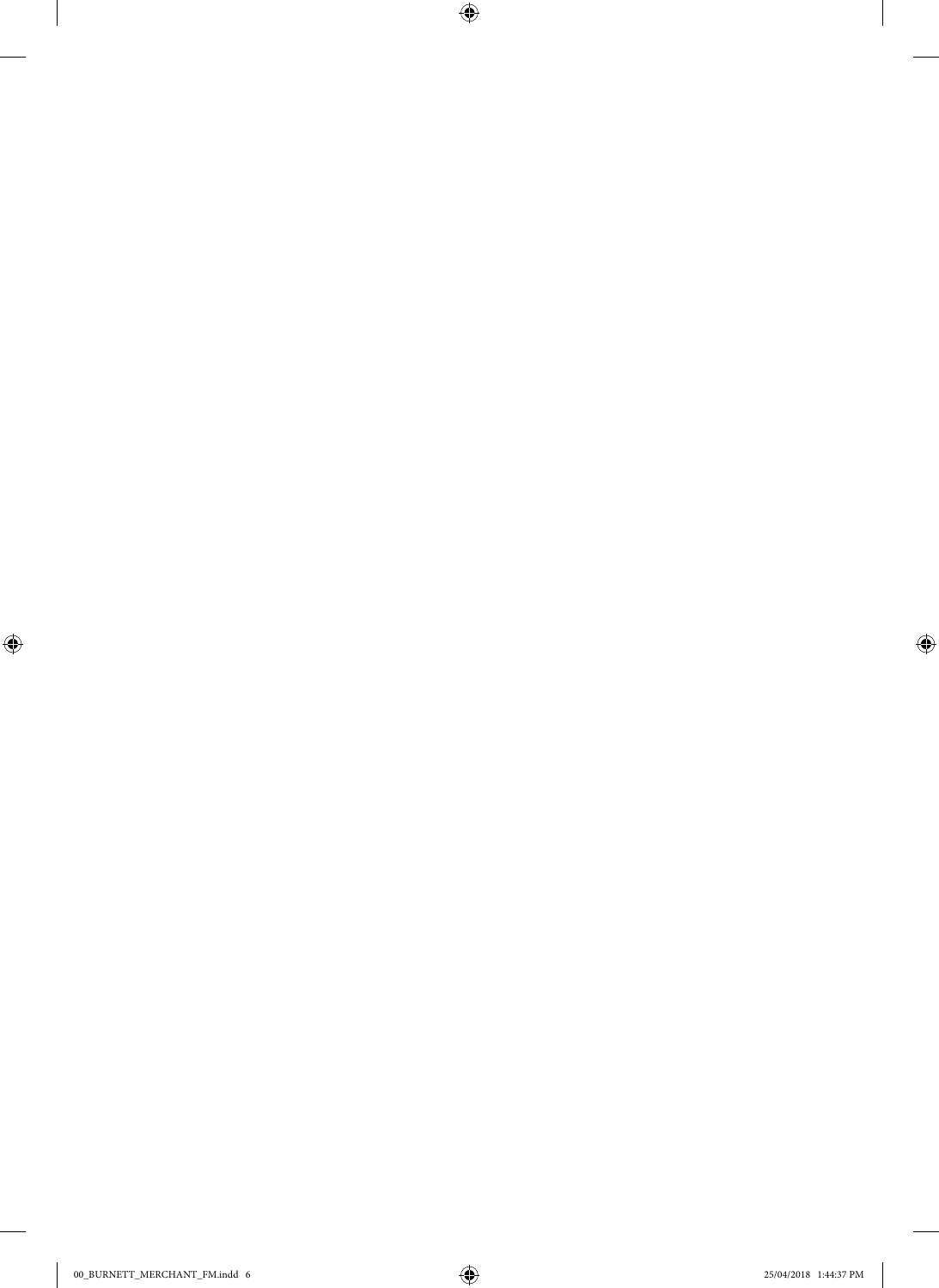## 1 THE CHALLENGE OF 21ST CENTURY LITERACIES

 $\bigoplus$ 

This chapter will:

⊕

- provide an introduction to the book
- introduce ideas about how literacy is changing
- introduce the *Charter for 21st Century Literacies* and the nine principles that it is based upon.

At six you are already part of the world, skilfully working with the tools at hand, interacting with your environment and communicating with those who are closest to you. Your digital history trails behind you, to a time before your birth, held in pre-natal scans, health records and all the rest. As a new-born, still and moving images of you found their way onto *Instagram* and *Facebook*.Your first toys are now forgotten though once they sprang to life with flashing lights and tinny rhymes, welcoming you to the gadget world ...

New media technologies play an important role in the lives of children and young people. They are an integral part of everyday life in many parts of the world, and have been rapidly taken up in commerce, entertainment and daily communication. In education, their adoption has been rather uneven, varying between countries, regions and institutions. Although much has been written about how technology *might* or *should* change schooling, there is little principled and practical guidance for teachers – particularly for those working with children in the earlier stages of schooling. There is, however, a growing literature on how children's lives and literacy practices are influenced, inflected or transformed by digital media, and it is this body of work that we draw on in this book. Our aim in writing it is to provoke a

01\_BURNETT\_MERCHANT\_CH-01.indd 1 21/04/2018 2:10:21 PM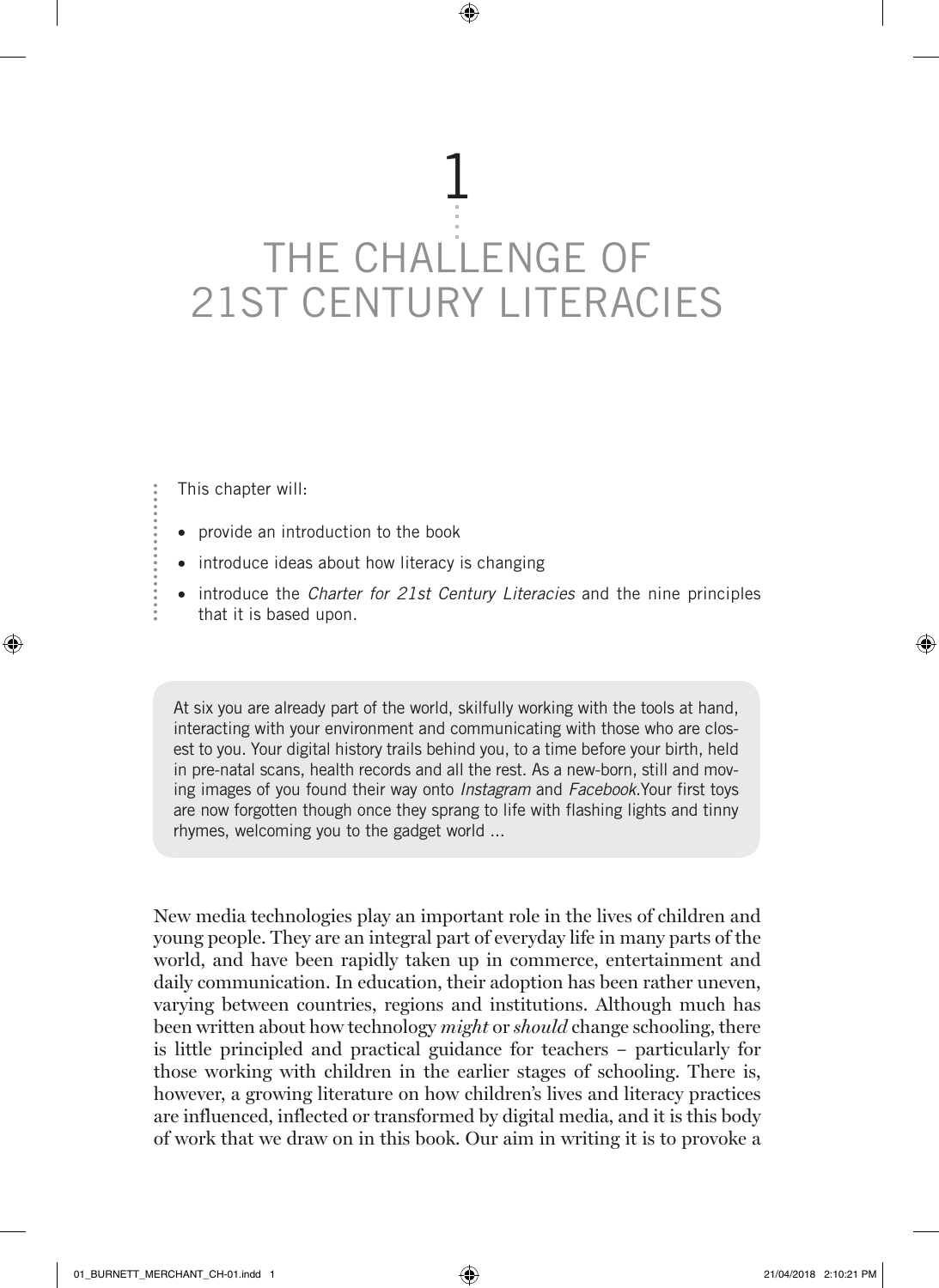debate about approaches to incorporating new media in schooling, to provide a catalyst for change based upon what is realistic and achievable, and to argue for classroom work that reflects the changing communicative practices in society at large.

 $\textcircled{\scriptsize{*}}$ 

Reviewing developments in policy and practice for an earlier edited volume, we concluded that there was no shortage of aspirational statements about how digital and online practices *might* radically change classrooms, but there was a distinct gap between these and the more conservative approaches in evidence in many curriculum documents and assessment practices around the world (Burnett, Davies, Merchant & Rowsell, 2014). Nonetheless we explored many examples of innovative teaching and learning in which teachers, sometimes working alongside researchers, were harnessing the potential of new technologies to engage children in activity that reflected the new literacies of everyday life in an authentic way. In that work we identified nine principles or orientations that underpin what, in this book, we ambitiously call a Charter for 21st Century Literacies. Using these principles, we argue, might enable colleagues to develop literacy practices in school – literacy provision that would be empowering to children and help them to have a creative and critical engagement with a range of digital media. This book explores these principles in depth and is to a large extent driven by our own experience of working collaboratively with groups of primary school teachers on aspects of the Charter.

The main focus of this practical work is on situated activity – classroom activity that relates to the particular needs, interests and experiences of children in their immediate context. In this work there is often a sense of spontaneity and unpredictability, as classroom events unfold and children take the lead. Children are encouraged to be creative, improvising and collaborating in an experimental or playful manner which draws freely on their communicative resources and the materials they have access to. They work across these resources to create new meanings. This approach helps to broaden their communication repertoire and develops a creative and critical sensibility which is in step with everyday practices.

Throughout this book we adopt an expanded view of literacies which simultaneously acknowledges the centrality of lettered representation and the importance of other semiotic systems in meaning making. Engagement with new media is seen here as part of a more widespread and proliferating set of communicative practices which are increasingly important to full participation in social life. This set of practices is what we mean by the *communication repertoire*. We suggest that many everyday practices involve creative, collaborative and experimental meaning making that draws on different elements of one's communication repertoire.

♠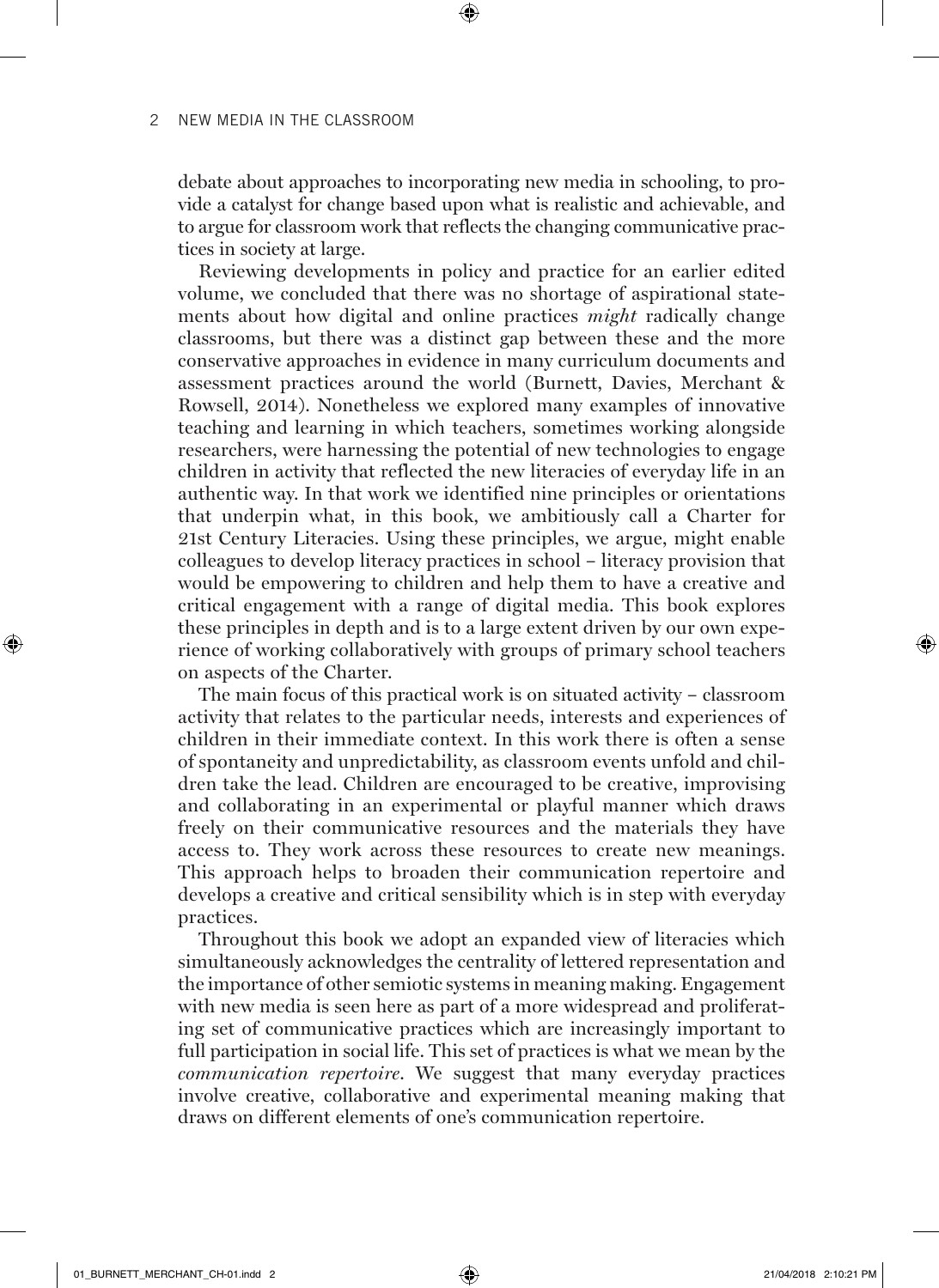#### **The Charter for 21st Century Literacies**

In some respects, the principles that inform the Charter for 21st Century Literacies restate the commitments of earlier literacy scholars, and in the chapters that follow we have tried to acknowledge and reference these when appropriate. We have argued that these commitments need to be restated because of the persistence of 'old' models of literacy education (Burnett & Merchant, 2015). However, we go further than this by building on recent research in literacy, research that has drawn attention to the generative and emergent quality of the kinds of meaning making associated with digital technologies. Planning for 21st century literacies is not simply a case of substituting one set of learning goals for another. It rests on an acknowledgement that resources for communication are now richer, more diverse and more flexible than ever before. New practices, new conventions and new habits of mind are beginning to develop. We explore and exemplify this claim throughout the book.

⊕

To begin with we offer a brief summary of the nine principles of the Charter for 21st Century Literacies in order to orientate readers to our key ideas.

- **Acknowledge the changing nature of meaning making.** If we are to address the divergence between literacies in everyday life and literacy in school, we need to continually revisit our definition of the scope and range of literacy at school to reflect its changing nature.
- **Recognise and build on children's linguistic, social and cultural repertoires.** In everyday practice many children move fluidly between devices, using different modes and media, seamlessly combining both digital and non-digital interaction. This fluidity reflects their linguistic, social and cultural repertoire. For some this may involve using two or more languages, as well as the registers associated with different kinds of interaction. Recognising this repertoire and the choices it generates has implications for how we might think of an empowering literacy education. For example, it would not simply involve an incremental expansion of the kinds of texts children produce, but would also involve providing contexts in which learners could draw in open-ended ways *across* this developing repertoire: to combine and remix varied textual and linguistic practices in contexts that matter to them.
- **Acknowledge diverse modes and media.** Literacies have always been multimodal, but an explicit recognition of multiple modes can enable children to explore, develop and convey meanings in ways that might otherwise be overlooked. Opportunities to create using multiple modes help learners to explore ideas and possibilities in more nuanced ways, and digital media certainly make this easier. A specific knowledge of alphabetic representation and visual design are an integral part of this.

♠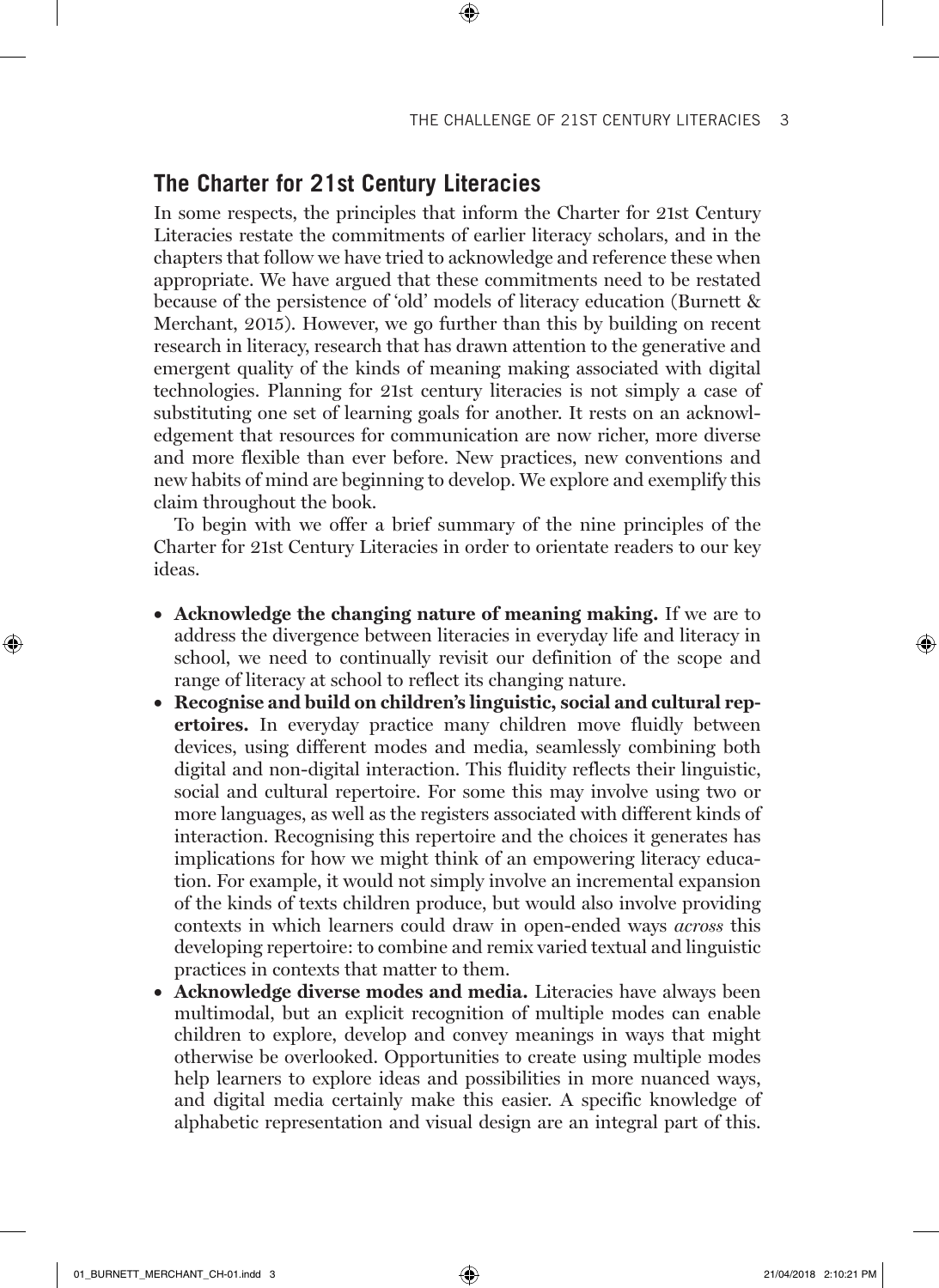However, these are not separate skills but develop in tandem, and alongside other modes of communication.

 $\textcircled{\scriptsize{*}}$ 

- **Recognise the affective, embodied and material dimensions of meaning making.** The meanings we make are inflected by what we feel, what has just happened and who we are with, as well as how we are positioned by the people and things around us. The immediate environment, resources, personal and shared histories therefore all play a part in what children do with digital media. Literacy provision therefore needs to take account of affective, embodied and material dimensions of communicative practice.
- **Encourage improvisation and experimentation.** Although intentional design and production are important aspects of multimodal work, creative engagement is often unplanned and emergent in nature. Facilitating this sort of experimentation is based on an understanding of how meaning is made in the moment which may, or may not, result in a finished product.
- **Use playful pedagogies.** Schools have a role to play in providing riskfree environments in which children may follow passions, experiment, explore, gain feedback and consider alternatives. For teachers, this means adopting playful pedagogies and allowing work to take new or unexpected directions.
- **Create opportunities to work with the provisionality of digital media.** Although the school curriculum privileges the individual creation of fixed or final products, digital texts are often provisional, allowing them to be easily added to, reworked and remixed. Such practices have the potential to generate rich opportunities for children to reach new audiences, to give and receive feedback and to remix what others have done in ways that are both critical and creative.
- **Provide contexts that facilitate criticality.** Advocates of critical literacies argue that literacy education must address the power relationships perpetuated through and around texts through critical engagement. Calls for greater criticality have intensified in recent years and are linked to fears about internet safety, commercialism, the stereotypical depictions associated with games and virtual worlds, and the need for discerning use of online resources. Demonising the texts young people use in everyday life is likely to achieve little. Providing contexts in which young people may critically consider the practices in which they engage and how they positon themselves and are positioned by others, with opportunities to rework texts to reflect alternative experiences, is important.
- **Promote collaboration around and through texts in negotiating meaning.** Learning about new media is not just about doing things with technology, it's also about doing things with others. Recent studies provide rich insights into the ways in which children and young people

01\_BURNETT\_MERCHANT\_CH-01.indd 4 21/04/2018 2:10:21 PM

⊕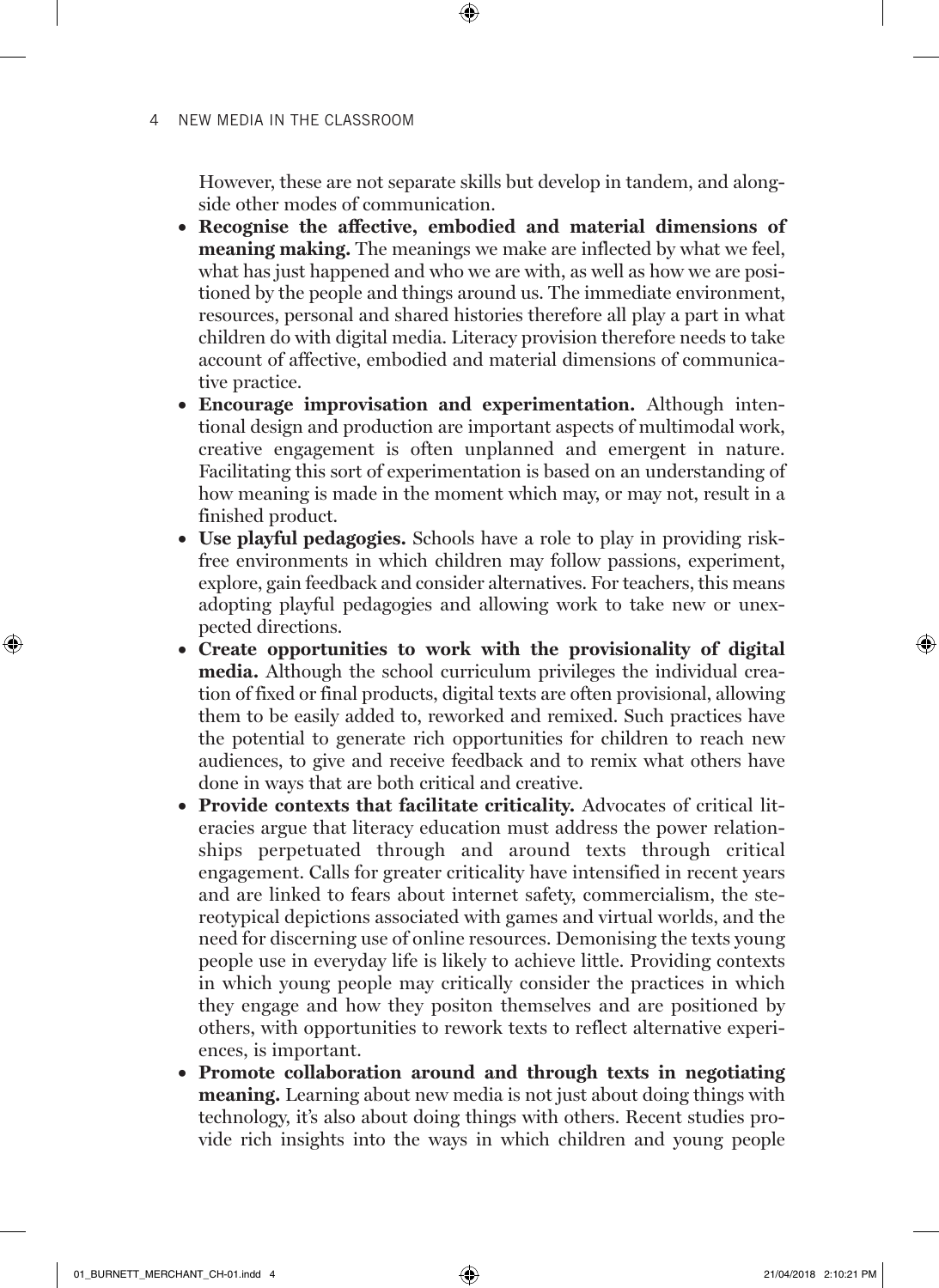collaborate and interact on and around screens. While encouraging such collaborations, we need to be alert to the complex ways in which such interactions are managed and support children to take up such opportunities with confidence.

⊕

We believe that these principles can be used to inform classroom practice and to provide children and young people with experiences of literacy that are in step with the world that surrounds them. They also have the potential to support them in being confident and discerning users of new media. In asserting this we are not, however, claiming to have the definitive answer and will regularly refer readers to influential work that is based upon similar principles such as that of the New London Group (Cope & Kalantzis, 2000) and Jenkins et al. (2006).

### **A charter for a changing world?**

Tsering Dolma is not at home. The house and its outbuildings are abandoned, provisions stored away for the coming winter. Although the place has an atmosphere of abandonment, there is no mystery – just a temporary absence. Water comes from a six-inch pipe running all the way up to a cistern fed by a mountain stream below Shadé, but the pipe has long since fractured. There is no water. Tsering Dolma's possessions remain, despite the locked doors. At first they're hard to make out among the red dust and mud bricks, but slowly they reveal themselves. This home is well stocked. In fact it's bristling with technology: farming implements fashioned from wands of willow, a rake, a hoe, a basket-weave cradle for flattening the earth after ploughing – all carefully stowed in the roof space or jutting out from holes in the brick work. This is the technology of subsistence farming, of a low impact bonding with the land. The only absence is Tsering Dolma herself, but she is held in a network of relationships – with locals, the monks from Phuktar, her yaks, the sheep, these basic tools and the land she scrapes her living from. What I call technology, my phone, my camera and my tablet, would be of little use to her. They would play no part. And besides, there is no electricity, no signal, no internet. And if I thought about what might improve her quality of life it would be none of this. It would be more likely to be a pair of thick woollen socks for the winter. That and someone to fix several miles of six-inch pipe. But with no utilities, public or private, that would require an attentive and caring authority – or very generous neighbours with nothing else to attend to. So perhaps now, having more or less abandoned the modernist notion of human progress, of cultural development, of economic growth and the relentless march forwards, our place in the world in all its diversity needs

*(Continued)*

01\_BURNETT\_MERCHANT\_CH-01.indd 5 21/04/2018 2:10:21 PM

♠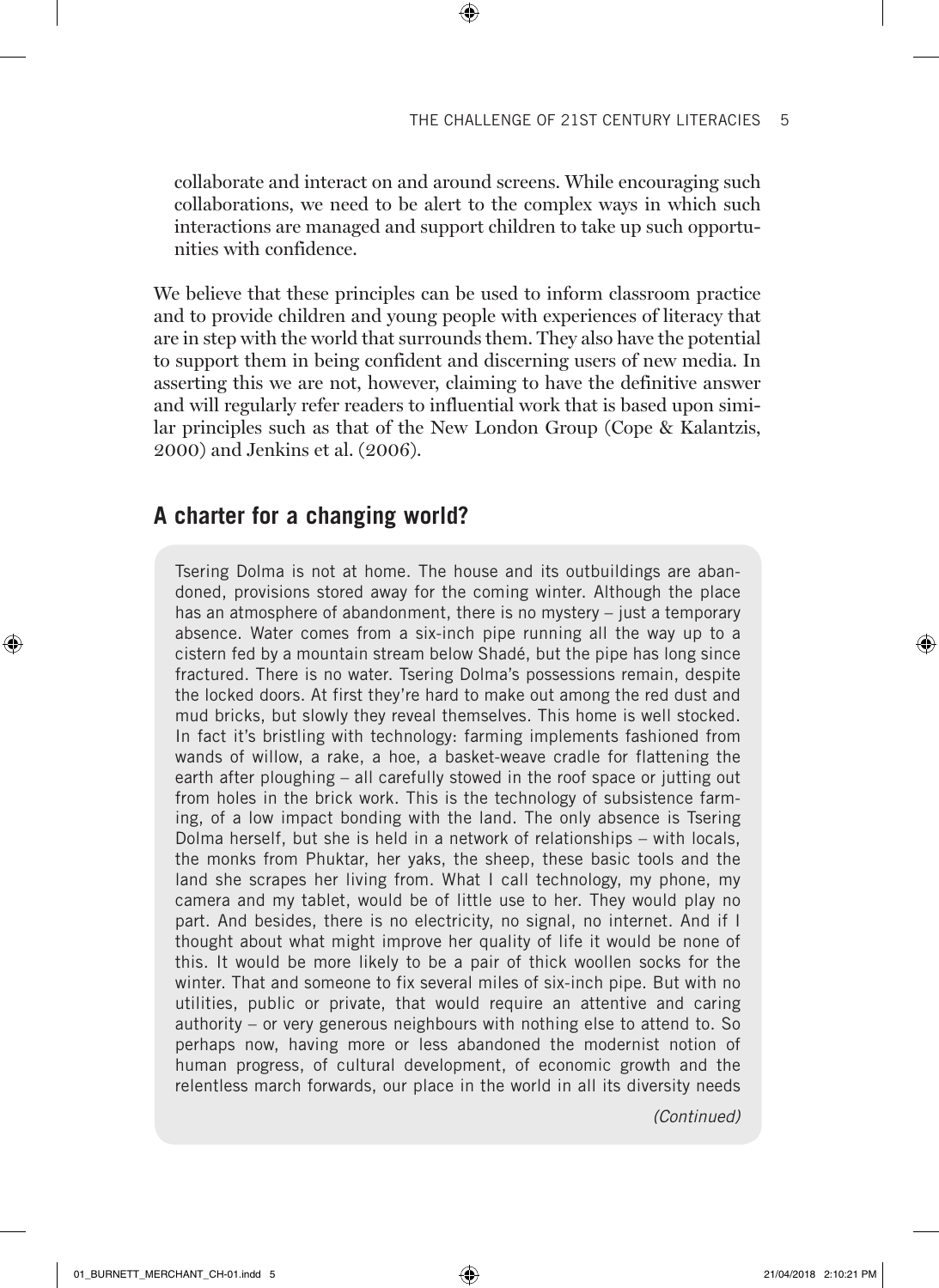#### *(Continued)*

to be rethought. Tsering Dolma has a different relationship with the world. Better? Worse? These evaluations hardly seem appropriate. Zanskar is a very different world and one that is separated from mine by a wide margin, and this gap throws ideas of wealth, of relationship and of technology into confusion. Care has been taken in amassing a good collection of juniper, piled on a makeshift table in a small room near Tsering Dolma's house – a different sort of plenty.

⊕

Put in straightforward terms, the idea that our communication repertoire is changing seems incontestable. But this statement comes with some caveats. First of all, it must be acknowledged that this change, although wide-reaching, is by no means universal, as the vignette above vividly illustrates. Sometimes we talk rather glibly about the global reach of technology. In fact, from a global perspective there is enormous variation in the pattern of everyday communication, as well as in access to devices, services and connectivity. Nationally, and even locally within the UK, there is considerable variation too. Apart from location, age, employment, wealth and lifestyle are among the key influences on our communication repertoire. To a greater or lesser extent, we exercise a degree of choice, but paradoxically, in many walks of life, digital communication is now essential. We know from personal experience that in a university setting it is not exactly compulsory, but it might as well be. Daily transactions between colleagues, students and support services would grind to a halt without it. In these and similar contexts, digital communication has become normalised, mobile devices commonplace – everyone has at least one – and conventions surrounding their use are gradually emerging. For instance, in some formal and informal settings there are agreements about the use of mobile devices – if someone's mobile rings in a public lecture or presentation it is usually frowned upon, yet, on the other hand, tweeting at such events has become more socially acceptable and is sometimes actively encouraged. These are issues of custom and practice, and as new communicative avenues open up, new social practices and social etiquettes are sure to follow.

The extent to which children are drawn into this changing communication environment is likely to reflect the social and material conditions of their parents or caregivers and the choices they make or the choices they are able to make. Although national surveys chart year-on-year increases in access to new media technology (see Ofcom, 2017; Pew Internet Studies, 2017) there are disparities. As an indicator of this, digital inclusion (and exclusion) has become an important area of concern (Livingstone & Helsper, 2007). But apart from this, some parents and caregivers are concerned about the possible negative effects of digital technologies and choose

01\_BURNETT\_MERCHANT\_CH-01.indd 6 21/04/2018 2:10:21 PM

♠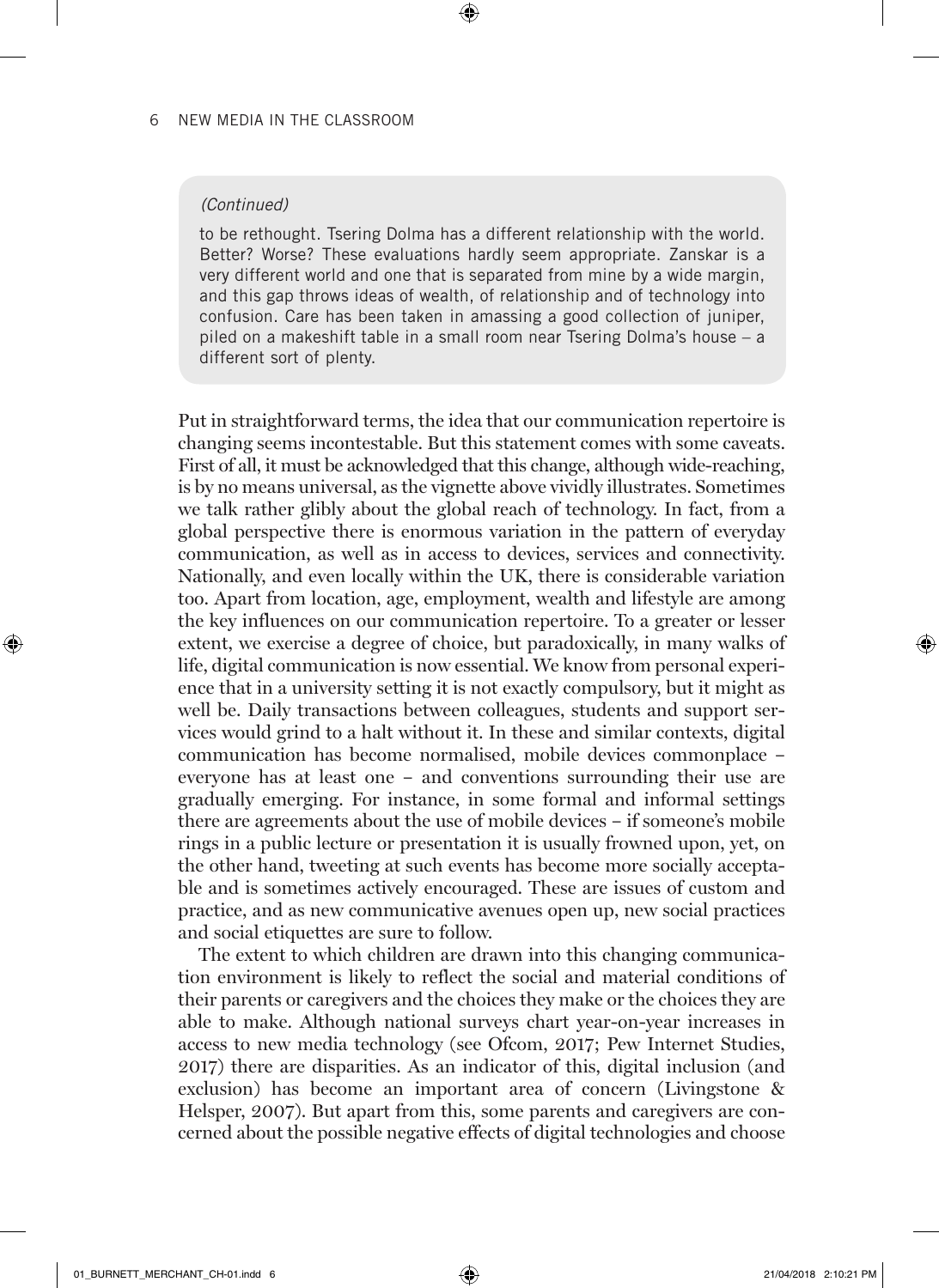to regulate children's screen time. There is a literature that refers to the 'toxic' influence of new technologies on childhood (e.g. Palmer, 2006), reports on the rise of a pathological condition referred to as 'internet addiction' (Chou, Condron & Belland, 2005), some speculation on the long-term impact on eyesight and the brain (see Swain, 2011) and various commentaries on new forms of economic and cultural inequality (for example, Keen, 2015). At this point in time, however, there is little hard evidence about these negative effects. A more persuasive critique has been levelled at the domination of large global corporations, the consumerism underpinning the spread of new technologies, and the environmental degradation involved in the production and disposal of hardware (see Burnett & Merchant, 2017).

⊕

None of these critiques deny that changes are taking place, but they constitute part of an important ongoing debate about the desirability of our increased dependence on digital technology. Here, though, we are not overly concerned about whether or not this is 'a good thing'; rather we take the changes in communication repertoire as a starting point, and based upon that try to address the question of how educational provision – and particularly that aimed at the under-elevens – might adapt. It could and indeed has been argued that schools are places for face-to-face interaction, sanctuaries from a complex world and places in which the pervasive forces of new media should not be allowed to enter. We do not subscribe to this view for a number of reasons. Firstly, new media technologies are already part of children's experience: using them in schools builds on their skills and understandings of their use thereby providing important continuity with their out-of-school lives. Secondly, we believe that children should be creative and discerning users of *all* communication media and that can be best achieved by working with them in school. Thirdly, there are particular advantages, such as the ability to connect with those not present in the classroom, to share resources and to gain a direct understanding of the lives of others that is hard to achieve by other means. Using the new tools of communication enables greater participation in the social world of which they are part. Finally, new technologies already play a role in the life of the school, in their formal and informal use by teachers and school administrators and in the lives of an increasing number of children. Rather than deny this, it might be better to acknowledge it.

#### **The question of terminology**

As with any development there are challenges in finding an appropriate language to talk about the new communication practices we are concerned with in this book. So far we have used '21st century literacies', 'new media technologies', 'digital and online practices' and 'new literacies' almost

♠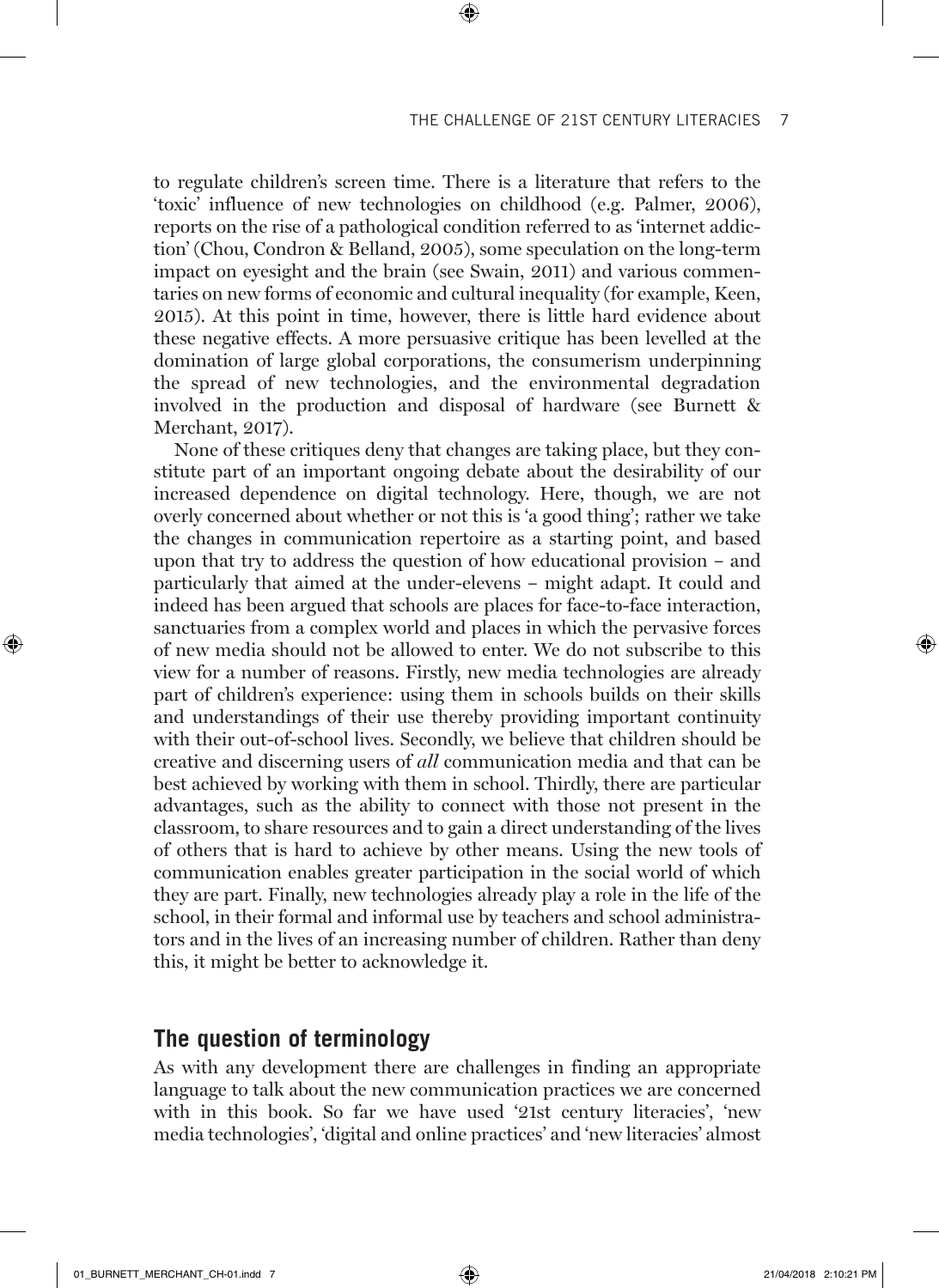interchangeably and we continue to do so throughout this book. However, there are some difficulties in this that we should not ignore. For example, we tend to think of rather different things when we think of media and literacy, but yet they are related in interesting ways (see Chapter 4 for an in-depth discussion). It is certainly the case that attempts to reflect on emerging patterns of communication have challenged what we think literacy *is*, a debate that is explored more fully in Chapter 2. Similarly, digital is not necessarily the same thing as online, and even to describe something as on-screen is ambiguous – we have only to think of the difference between touchscreens on mobiles, TV screens and ATMs to get a sense of this. Throughout the chapters in this book we attempt to navigate some of the ambiguities raised in the terms used to describe digital media, providing definitions when and where these are appropriate.

 $\textcircled{\scriptsize{*}}$ 

Our main emphasis is on changes to literacy provision – changes that we suggest are necessary if teaching and learning is to align with contemporary communication practices. The idea of a communication *practice* is important to us because it emphasises something that we *do* in our everyday life, whether that practice is relatively passive (as when we watch a *YouTube* clip) or more active (as in an exchange on *WhatsApp*), whether we are just looking at a *Twitter* stream or contributing by liking, tweeting or retweeting. Related to this concept of practice as action or activity, we refer throughout the book to the notion of *repertoire* which stands for all the different communication media with which we engage. Thinking about repertoire allows us to consider the differences and similarities in children's experience across different channels of communication, how they might make choices or move seamlessly between them. In this respect, we find the following definition of repertoire useful – repertoire refers to the 'conventionalized constellations of semiotic resources for taking action – that are shaped by the particular practices in which individuals engage' (Otsuji & Pennycook, 2010: 248). In other words, repertoire is firmly grounded in the individual use and practice of socially recognised communicative acts.

#### **Locating the Charter in literacy research**

This book is informed by research and scholarship in literacy studies – sometimes referred to as New Literacy Studies (Barton, Hamilton & Ivanic, 2000) – which is concerned with how meaning is negotiated between people in everyday settings rather than the cognitive skills of communication and information processing in individuals. The Charter's principles reflect three interrelated themes emerging from this field.

First, research in literacy studies sees literacy as a *social practice* (Street, 1984). It explores how literacy is used by specific groups of people in specific contexts – their interactions, the modes of communication they use and the

01\_BURNETT\_MERCHANT\_CH-01.indd 8 21/04/2018 2:10:21 PM

♠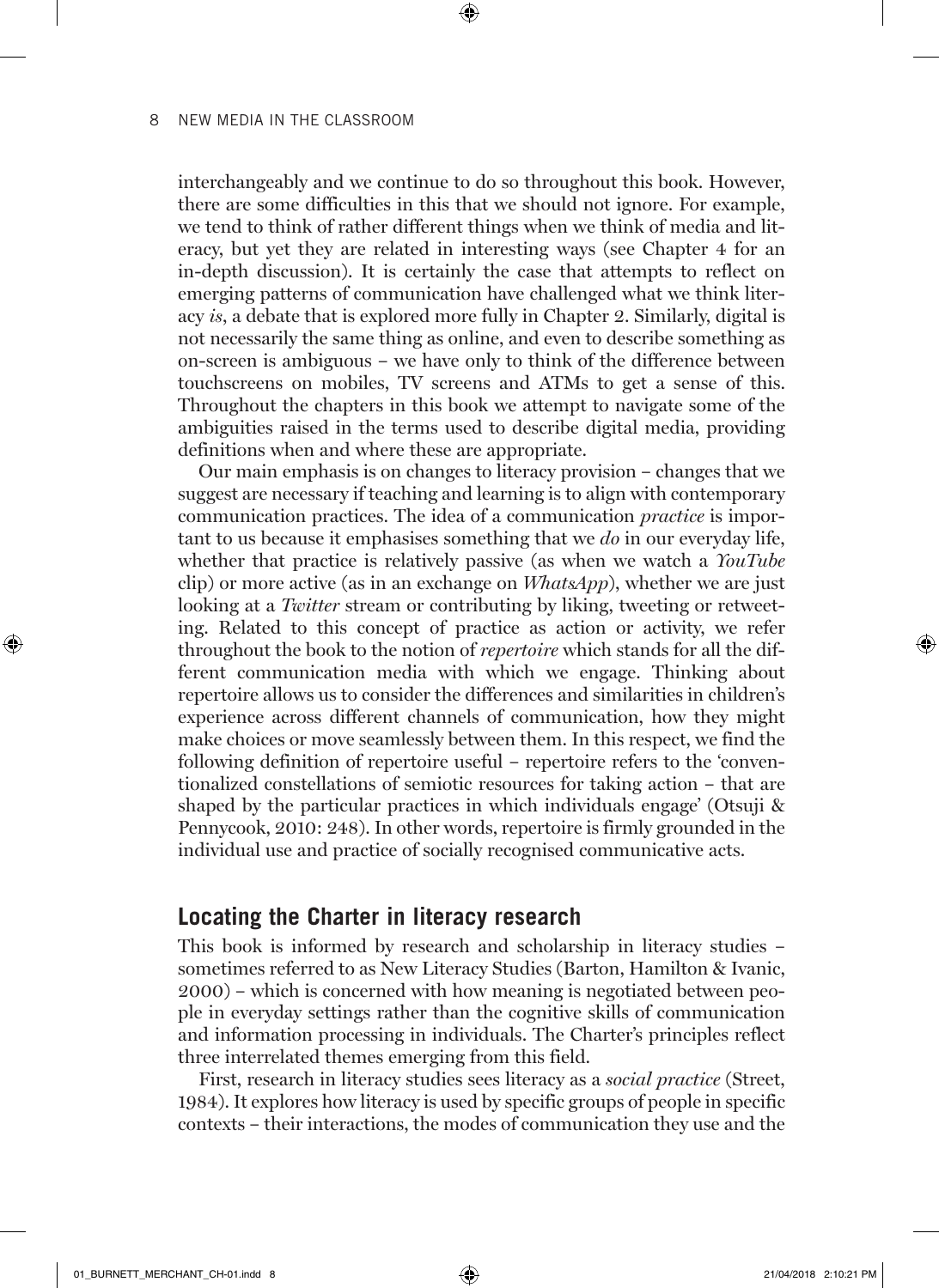#### THE CHALLENGE OF 21ST CENTURY LITERACIES 9

texts they produce. We take our inspiration from work which has explored the many ways in which literacies are used for social purposes to connect people with one another. This is important because literacies allow meanings to cross spaces even when individuals do not have the power or resources to achieve this (Kell & Patrick, 2015). Research exploring children's diverse communicative practices has been particularly influential. Our first three principles therefore reflect the situatedness and diversity of literacies:

 $\textcircled{\scriptsize{*}}$ 

- Acknowledge the changing nature of meaning making
- Recognise and build on children's linguistic, social and cultural repertoires
- Acknowledge diverse modes and media.

Second, we are cognisant of the ways in which things such as apps, screens, devices, connectivity, arrangements of furniture and other resources play a part in how literacies get done and the kinds of meanings that get made. This *sociomaterial* perspective is helpful in articulating the complex nature of communication practices involving digital media, and this in turn has implications for how we integrate digital media in classrooms. Sociomaterialism is an umbrella term used to refer to a range of theoretical perspectives that acknowledge the web of human and non-human relations that produces the social world (Fox & Aldred, 2017). These relations affect and are affected by each other, assembling in different ways at different times. Literacy researchers have looked to sociomaterialism to describe how the social, material and semiotic combine and recombine in the moment, as meaning flows across on- and offline spaces. Our own research develops this theme. We are interested, for example, in what happens as children's screenbased activity (whether searching the internet or playing in a virtual world) intersects with what happens off-screen (e.g. spoken interactions, physical movement, proximity to other children, size and orientation of device and so on), and in how on/offscreen activity is inflected by personal histories, circumstances, moods and desires (Burnett, 2015a; Burnett & Merchant, 2016a). Our second three principles therefore acknowledge these sociomaterial relationships and the emergent nature of meaning-making:

- Recognise the affective, embodied and material dimensions of meaning making
- Encourage improvisation and experimentation
- Use playful pedagogies.

Third, a focus on *new literacies* has provided rich insights into evolving practices using digital media. Research has explored the diverse ways in

01\_BURNETT\_MERCHANT\_CH-01.indd 9 21/04/2018 2:10:21 PM

♠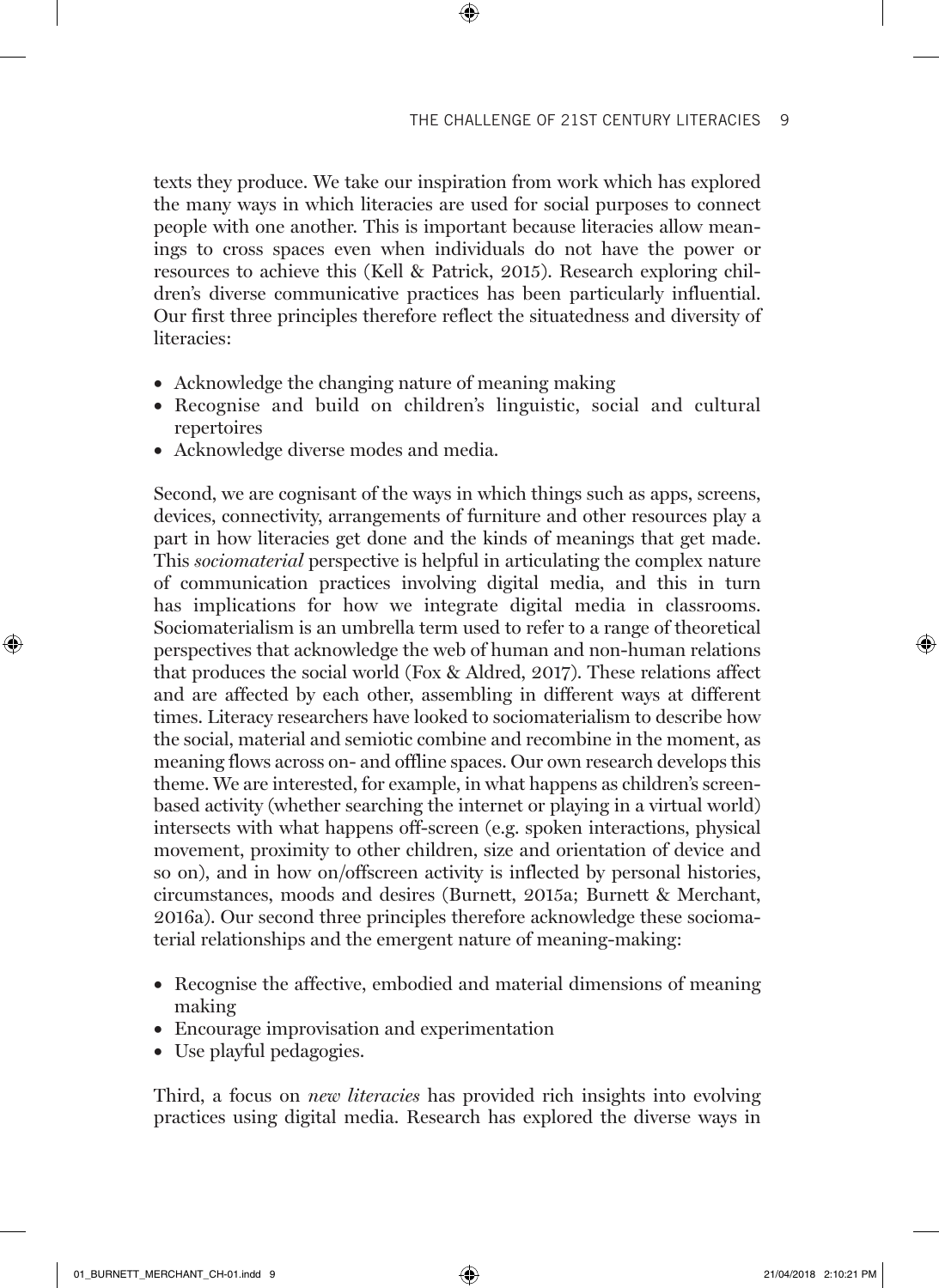which people use new media to connect with others for social, civic or political reasons, for example sharing passions, interests and concerns (Lankshear & Knobel, 2011). Studies of new media practices have highlighted the possibilities generated for activism, collaboration and creativity, but also raised concerns relating to personal vulnerability, commercial interests, discrimination and inequality. Our final three principles therefore build on particular opportunities and challenges generated through working with new media:

⊕

- Create opportunities to work with the provisionality of digital media
- Provide contexts that facilitate criticality
- Promote collaboration around and through texts in negotiating meaning.

### **Digital media and the primary curriculum**

We hope that the discussion above has provided a convincing rationale for an increased focus on digital media in primary schools. It is important to state, however, that a focus on digital media may sit uneasily with current policy or curriculum frameworks in some locations. In England, where we are based, revisions to the national curriculum have emphasised computational thinking and computer science rather than ICT, and the curriculum for English as a subject makes no mention of digital media (DfE, 2013). Teachers' attempts to integrate digital media must jostle with pressures linked to statutory assessments for grammar, punctuation and spelling on the one hand and use of technologies for programming on the other. While an emphasis on the communicative dimensions of digital media is certainly not incompatible with these curriculum frameworks, neither is it explicitly encouraged. In other places, such as Australia, Quebec and Ontario, curriculum documentation is far more embracing of digital media (ACARA, 2013; CCEA, 2016; Ministère de l'Éducation et de l'Enseignement supérieur, 2017). Even so, pressures to address other areas of the curriculum still mean that digital media receive little attention in some classrooms. This is problematic if it means that the social, critical, creative and collaborative aspects of digital media use so central to everyday life are sidelined.

#### **Reading this book**

In the chapters that follow we take each of the nine principles in turn, using examples from everyday life and from classroom practice to develop them more fully, to expand on why they are relevant and to illustrate how they may be applied. As will already be apparent from the brief summary of the Charter at the beginning of this chapter, the nine principles are interrelated. The criticality explored in Chapter 9, for example, may well arise from the

01\_BURNETT\_MERCHANT\_CH-01.indd 10 <br>
21/04/2018 2:10:21 PM

♠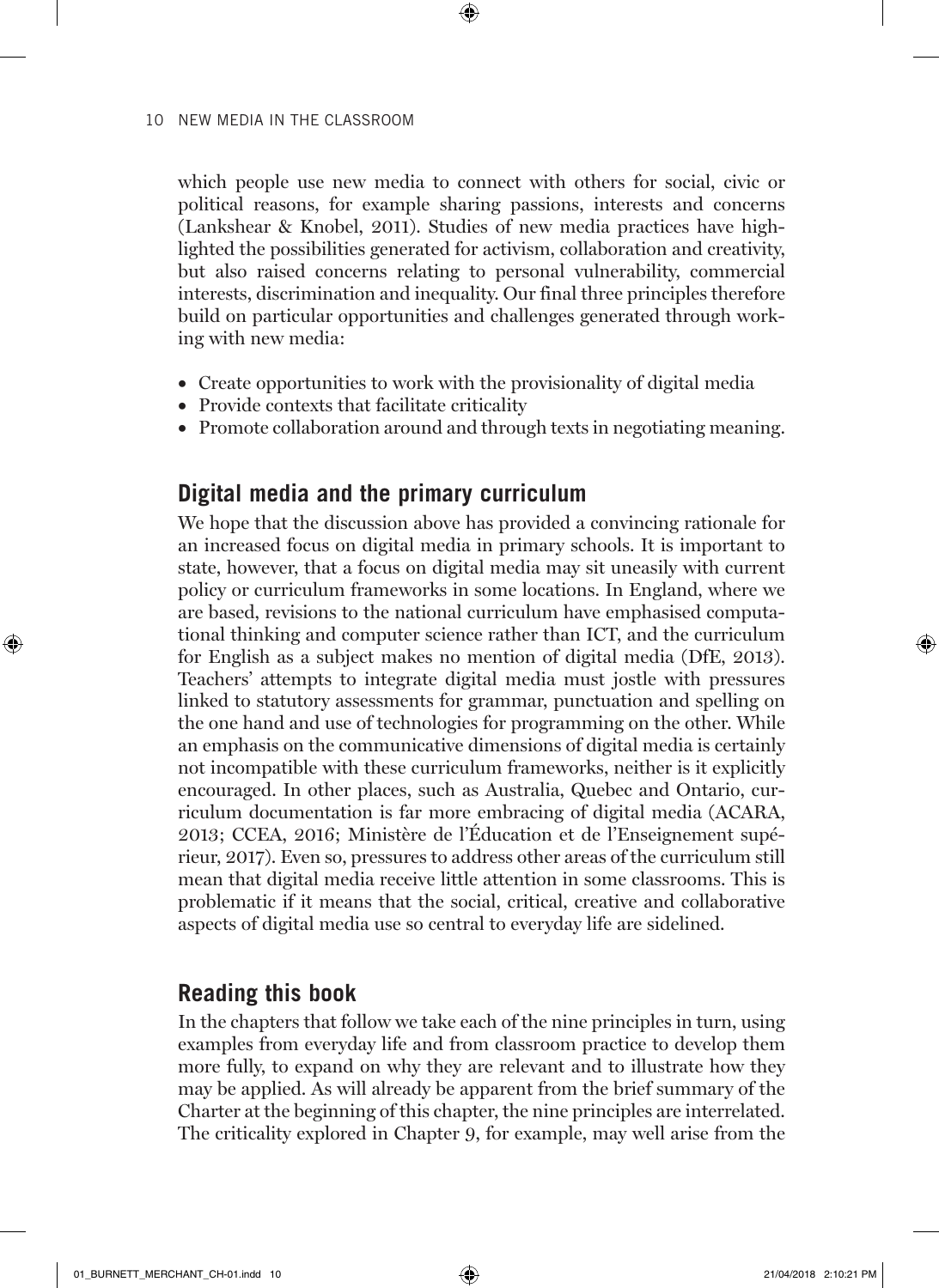playful approaches to meaning making considered in Chapter 6. And the collaborative production of texts discussed in Chapter 10 will likely involve the review and response outlined in Chapter 8. While recognising that the nine principles interweave in practice, we present them in separate chapters as each offers a different emphasis.

⊕

The examples we use are ones we find intriguing or inspiring. Some are drawn from our own experiences while others represent the work of teachers and researchers we have worked with or whose work we have followed. Many of our examples are from schools where teachers have limited or inadequate resources and must integrate digital media alongside multiple, and often competing, expectations and demands. Most examples are from England, but we also draw from other countries to show how digital technologies have been taken up by teachers and children in different locations, and to emphasise how digital technologies are never neutral but are always placed resources (Prinsloo, 2005).

We focus on the kinds of practices that enhance opportunities for children to draw on and expand their communication repertoires in ways that are collaborative, creative and critical.

In doing so, we recognise that there are many other topics that will be relevant to teachers who are reviewing their use of digital media in classrooms. Research exploring e-books and story apps, for example, is refining our understanding of the features that are most supportive to young readers (Takacs, Swart & Bus, 2015; Rvachew, 2017), and work is being done to identify the skills and strategies associated with reading online (Leu et al., 2015). Our emphasis in this book, however, is on developing classroom media practices that usefully emulate the complex practices we see in everyday life.

As technologies inevitably evolve, new practices will continue to emerge in everyday life and we hope in schools. At the time of writing, for example, some teachers are exploring ways of using augmented and virtual reality as part of their provision, and specialist social media apps are being trialled as a way of improving home–school communication – we might well consider how such opportunities enhance or inflect children's communicative repertoires. The Charter, we suggest, has sufficient flexibility to support the development of communication repertoires drawing on a range of devices, modes and media, both those with which we are currently familiar and those yet to come.

#### **Summary**

♠

In this chapter we have explored how literacy is changing and made the case for a focus on critical, creative and collaborative digital media practices within literacy provision. We have argued that we gain valuable insights to